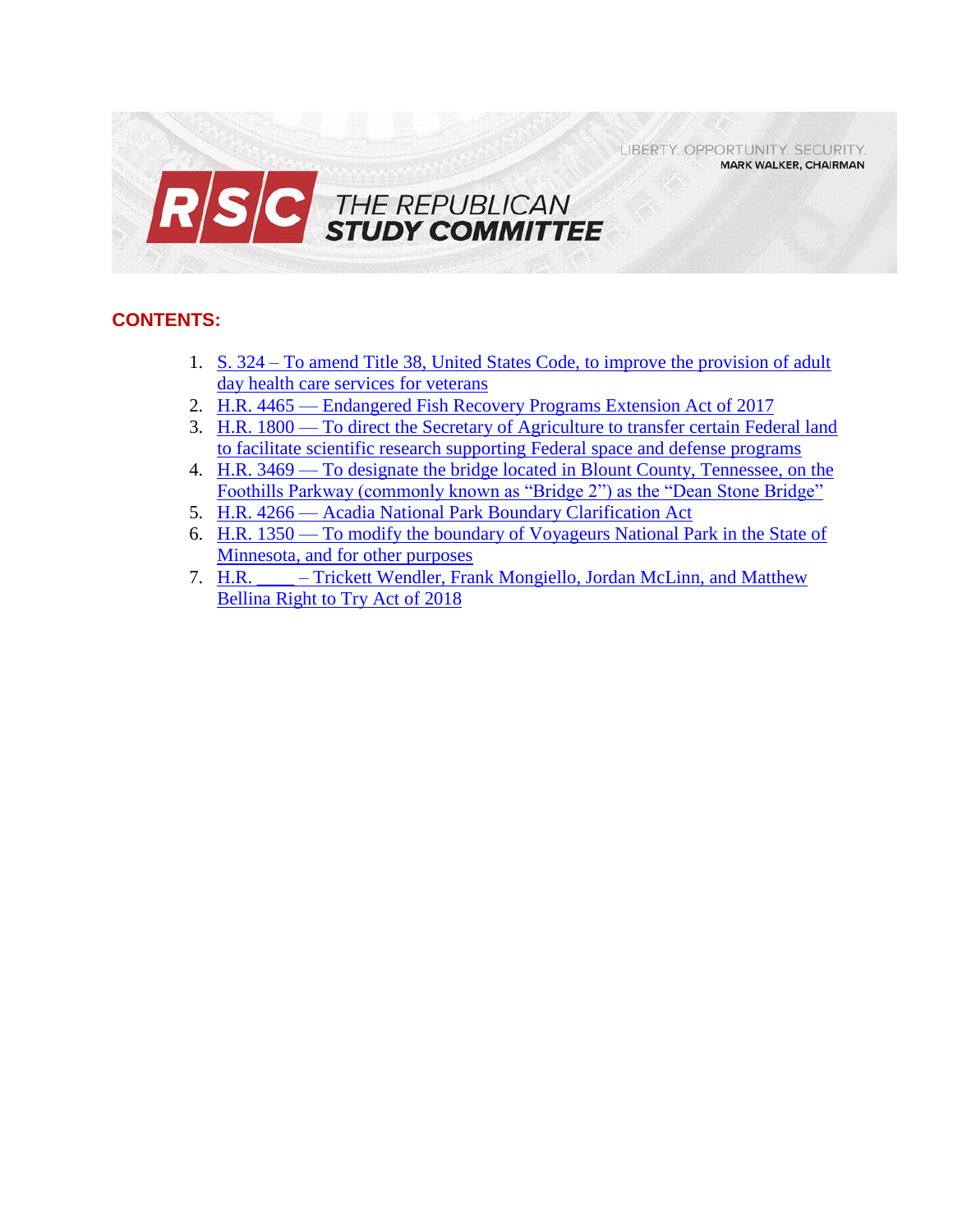# <span id="page-1-0"></span>**S. 324 – To amend Title 38, United States Code, to improve the provision of adult day health care services for veterans (Hatch, R-UT)**

**CONTACT:** [Amanda Lincoln,](mailto:amanda.lincoln@mail.house.gov) 202-226-2076

## **FLOOR SCHEDULE:**

Expected to be considered on March 13, 2018 under a suspension of the rules, which requires a 2/3 majority for passage.

### **TOPLINE SUMMARY:**

[S. 324](https://www.congress.gov/115/bills/s324/BILLS-115s324es.pdf) would direct the Secretary of Veterans Affairs to enter into agreements with State Veterans Homes to provide adult day health care services for eligible veterans with severe service-connected disabilities. Payments would be made at the rate established through regulations to adequately reimburse the State home for care provided, including necessary transportation expenses.

## **COST:**

A Congressional Budget Office (CBO) estimate is not available at this time. Rule 28(a)(1) of the Rules of the Republican Conference prohibit measures from being scheduled for consideration under suspension of the rules without an accompanying cost estimate. Rule 28(b) provides that the cost estimate requirement may be waived by a majority of the Elected Leadership.

[CBO previously estimated](https://www.cbo.gov/system/files/115th-congress-2017-2018/costestimate/hr1005.pdf) that a substantially similar version of the bill, which passed the House by a voice vote on May 24, 2017, would have no budgetary effect because CBO does not expect that VA would implement the bill given "an extensive and complex set of rules governing the federal government's purchasing process" with regards to State Veterans Homes. CBO expected that the VA would instead continue to pay State Veterans Homes at the current per-diem rate.

#### **CONSERVATIVE CONCERNS:**

 **Expand the Size and Scope of the Federal Government?** Yes, this bill would allow the Secretary to enter into new agreements to provide adult day health care services for veterans.

- **Encroach into State or Local Authority?** No.
- **Delegate Any Legislative Authority to the Executive Branch?** No.
- **Contain Earmarks/Limited Tax Benefits/Limited Tariff Benefits?** No.

#### **DETAILED SUMMARY AND ANALYSIS:**

This bill would direct the Secretary of Veterans' Affairs to enter into agreements with State Veterans' Homes to provide adult day health care services to eligible veterans. State Veterans' Homes are owned by state governments and provide nursing home, domiciliary, or adult day health care services to veterans. Adult day health care is an outpatient day program that provides veterans with social activities, peer support, companionship, and recreation. Services include help with activities of daily living, like taking medicines, bathing, dressing, and preparing meals. Only three of the 153 State Veterans' [Homes in the United States offer adult day health care services, however, reportedly](https://zeldin.house.gov/media-center/press-releases/caring-our-disabled-veterans-fight-expand-adult-day-care)  [due to below cost reimbursement levels](https://zeldin.house.gov/media-center/press-releases/caring-our-disabled-veterans-fight-expand-adult-day-care). This bill would direct the Secretary of Veterans' Affairs to enter into agreements with State Veterans' Homes to provide adult day health care services for eligible veterans at a rate prescribed by the Secretary to adequately reimburse the State home for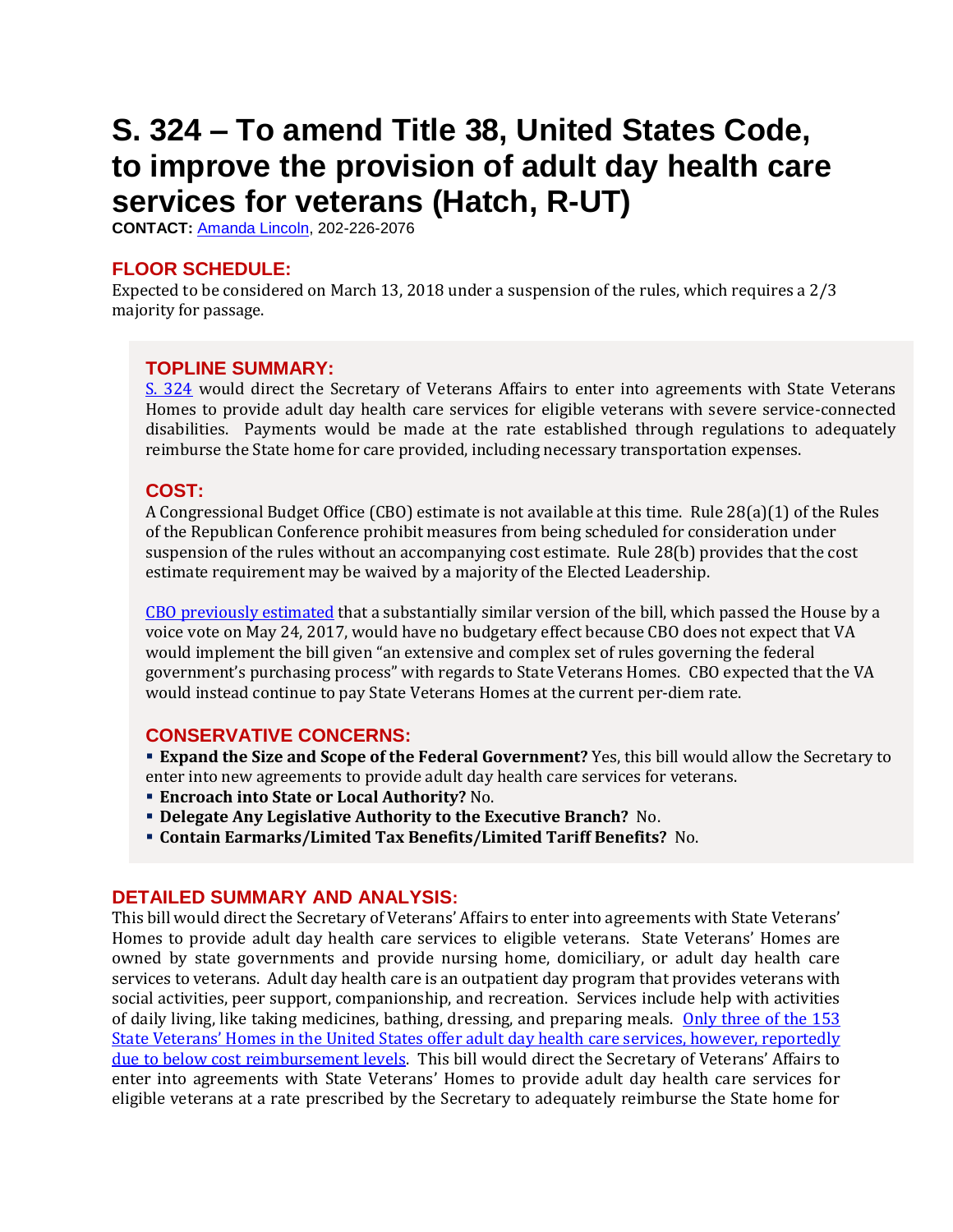care provided, including necessary transportation expenses. Some conservatives may be concerned that this provision leaves substantial discretion to the Secretary.

Some conservatives may be concerned that the [CBO score](https://www.cbo.gov/sites/default/files/114th-congress-2015-2016/costestimate/hr2460.pdf) for a substantially similar House bill which passed the House by voice vote on May 24, 2017 indicated that CBO does not expect the VA would implement this policy, considering that complicated rules governing the federal purchasing process have prevented the VA from securing agreements or contracts with any State Veterans' Home.

#### **COMMITTEE ACTION:**

This bill was introduced by Senator Orrin Hatch (R-UT) on February 7, 2017. The Senate Committee on Veterans' Affairs discharged the measure by unanimous consent and the bill passed the Senate with an amendment by unanimous consent on November 9, 2017. A similar bill passed the House by voice vote on May 24, 2017. The legislative bulletin can be foun[d here.](https://rsc-walker.house.gov/sites/republicanstudycommittee.house.gov/files/2017LB/Legislative_Bulletin_Suspensions__May_22_2017.pdf)

#### **ADMINISTRATION POSITION:**

No Statement of Administration Policy is available at this time.

#### **CONSTITUTIONAL AUTHORITY:**

Statements of Constitutional Authority are not required for Senate bills.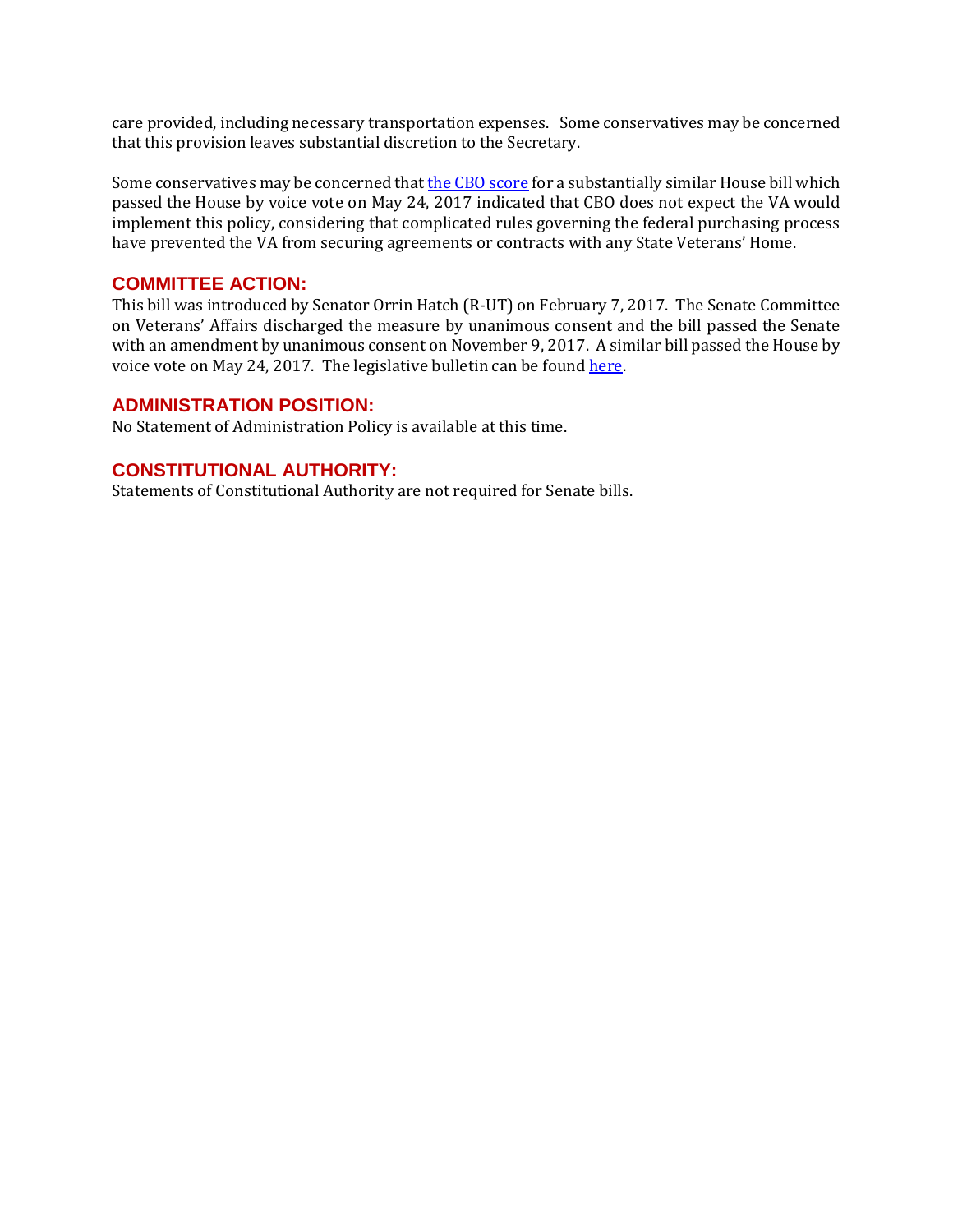# <span id="page-3-0"></span>**H.R. 4465 — Endangered Fish Recovery Programs Extension Act of 2017 (Rep. Curtis, R-UT)**

**CONTACT:** [Noelani Bonifacio,](mailto:Noelani.Bonifacio@mail.house.gov) 202-226-9719

## **FLOOR SCHEDULE:**

Expected to be considered March 13, 2018, under suspension of the rules, which requires a 2/3 majority for passage.

## **TOPLINE SUMMARY:**

[H.R. 4465](http://docs.house.gov/billsthisweek/20180312/HR4465.pdf) would extend the authorization that allows for hydropower revenues from the [Colorado River](https://www.usbr.gov/uc/rm/crsp/index.html)  [Storage Project](https://www.usbr.gov/uc/rm/crsp/index.html) to be used to fund the Upper Colorado and San Juan Recovery Implementation Programs.

## **COST:**

The Congressional Budget Office (CBO) [estimates](https://www.cbo.gov/system/files/115th-congress-2017-2018/costestimate/hr4465.pdf) that implementing H.R. 4465 would affect direct spending, so pay-as-you-go would apply. However, CBO estimates a negligible change in timing of outlays. Revenues would not be affected.

## **CONSERVATIVE CONCERNS:**

- **Expand the Size and Scope of the Federal Government?** No.
- **Encroach into State or Local Authority?** Some conservatives may believe that endangered species recovery efforts are best coordinated by state and local governments.
- **Delegate Any Legislative Authority to the Executive Branch?** No.
- **Contain Earmarks/Limited Tax Benefits/Limited Tariff Benefits?** No.

## **DETAILED SUMMARY AND ANALYSIS:**

H.R. 4465 would extend the utilization of power revenues for annual base funding of the Recovery Implementation Program for the Endangered Fish Species in the Upper Colorado River Basin and for the San Juan River Recovery Implementation Program until fiscal year 2023. Under current law, this authorization would expire at the end of fiscal year 2019. The bill would also remove the provision allowing for power revenues to be used to fund operation and maintenance of capital projects and monitoring after the authorization of the utilization of power revenues for annual base funding expires.

The bill requires the Secretary of the Interior to submit a report to congress describing: (1) the accomplishments of the Recovery Implementation Programs; (2) the current and projected status of the Colorado pike minnow, humpback chub, razorback sucker and bonytail under the Endangered Species Act; (3) the total and expected expenditures by the Recovery Implementation Program; (4) the sources of the expenditures, revenues and contributions in the Recovery Implementation Program; and, (5) the activities that are expected to be carried out after FY 2023 and costs thereof. This report must be complied in consultation with program participants and must be submitted by the end of fiscal year 2021.

**Background:** According to the committee [report,](https://www.congress.gov/115/crpt/hrpt567/CRPT-115hrpt567.pdf) in 2000, under [Public Law 106-392,](https://www.gpo.gov/fdsys/pkg/PLAW-106publ392/pdf/PLAW-106publ392.pdf) a cost share between the federal government, affected states, and water and power users was enacted in order to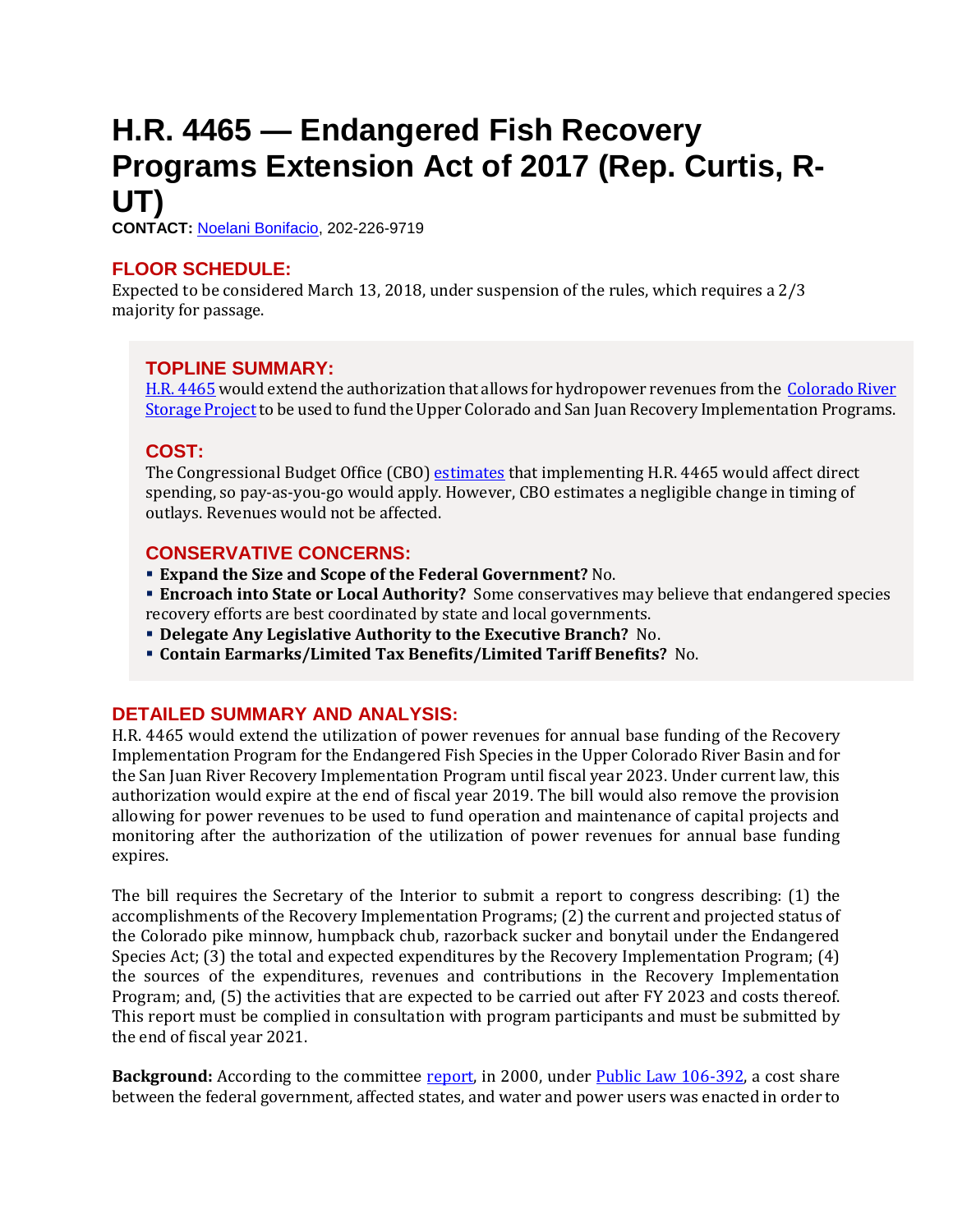help fund the Upper Colorado and San Juan Recovery Implementation Programs. The purpose of programs is to recover the Colorado pike minnow, humpback chub, razorback sucker and bonytail and to continue the operation of the [Colorado River Storage Project](https://www.usbr.gov/uc/rm/crsp/index.html)'s facilities. This bill extends the authorization that allows revenues from hydropower to be used to support the Upper Colorado and San Juan Recovery Implementation Programs. In 2016 the Secretary of the Interior submitted a report t[o congress](http://www.coloradoriverrecovery.org/documents-publications/foundational-documents/publiclaw/2016ReporttoCongress.pdf) recommending the authorization to be extended.

The House Report (H.R. 115-567) accompanying H.R. 4465 can be foun[d here.](https://www.congress.gov/115/crpt/hrpt567/CRPT-115hrpt567.pdf)

### **COMMITTEE ACTION:**

H.R. 4465 was introduced on November 28, 2017. The bill was referred to the House Committee on Natural Resources. The bill was marked up on December 13, 2017, and was reported by unanimous consent.

#### **ADMINISTRATION POSITION:**

No Statement of Administration Policy is available at this time.

### **CONSTITUTIONAL AUTHORITY:**

According to the sponsor, Congress has the power to enact this legislation pursuant to the following: "Article I, Section 8, clause 18"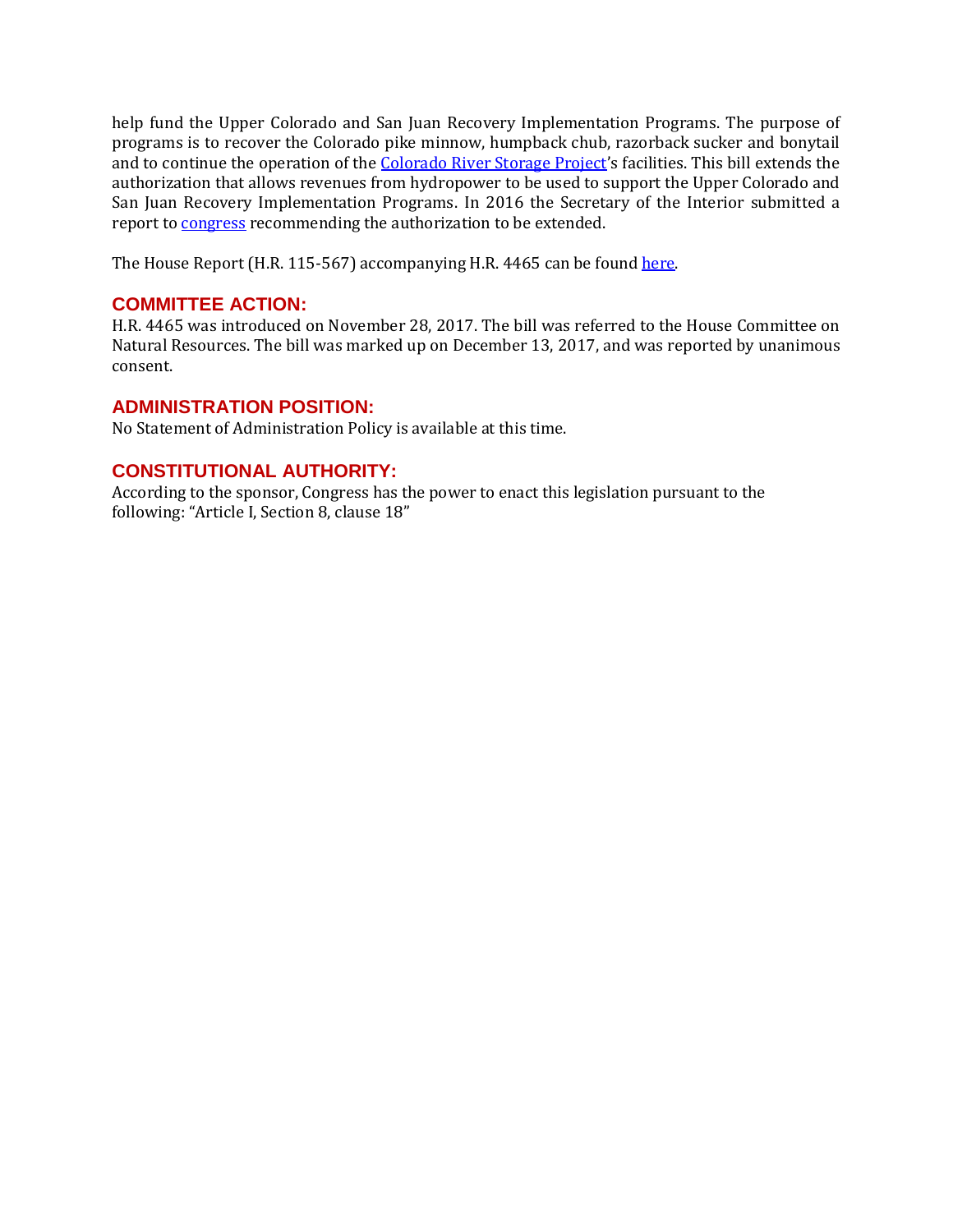## <span id="page-5-0"></span>**H.R. 1800 — To direct the Secretary of Agriculture to transfer certain Federal land to facilitate scientific research supporting Federal space and defense programs (Rep. Bishop, R-UT)**

**CONTACT:** [Noelani Bonifacio,](mailto:Noelani.Bonifacio@mail.house.gov) 202-226-9719

### **FLOOR SCHEDULE:**

Expected to be considered March 13, 2018, under suspension of the rules, which requires a 2/3 majority for passage.

#### **TOPLINE SUMMARY:**

[H.R. 1800](http://docs.house.gov/billsthisweek/20180312/HR1800.pdf) would require the Secretary of Agriculture to convey a parcel of about 80 acres of land within the [Wasatch-Cache National Forest](https://www.fs.usda.gov/uwcnf) to the Utah State University Research Foundation for scientific and educational purposes.

#### **COST:**

The Congressional Budget Office (CBO) [estimates](https://www.cbo.gov/system/files/115th-congress-2017-2018/costestimate/hr1800.pdf) that implementing H.R. 1800 would not significantly affect the federal budget.

#### **CONSERVATIVE CONCERNS:**

- **Expand the Size and Scope of the Federal Government?** No.
- **Encroach into State or Local Authority?** No.
- **Delegate Any Legislative Authority to the Executive Branch?** No.
- **Contain Earmarks/Limited Tax Benefits/Limited Tariff Benefits?** No.

#### **DETAILED SUMMARY AND ANALYSIS:**

H.R. 1800 would require the Secretary of Agriculture to convey a parcel of about 80 acres of land within the [Wasatch-Cache National Forest](https://www.fs.usda.gov/uwcnf) to the Utah State University Research Foundation for scientific and educational purposes. Should the secretary, after the opportunity for a hearing, determine that the land is not being used for those purposes, ownership of the land shall revert back to the federal government.

Costs of conveyance, except environmental remediation costs, must be covered by the Utah State University Research Foundation.

The land to be conveyed will be determined by a survey that is satisfactory to the secretary.

The House Report (H.R. 115-442) accompanying H.R. 1800 can be foun[d here.](https://www.congress.gov/115/crpt/hrpt442/CRPT-115hrpt442.pdf)

#### **COMMITTEE ACTION:**

H.R. 1800 was introduced on March 30, 2017. The bill was referred to the House Committee on Natural Resources. The bill was marked up on November 8, 2017, and was reported by unanimous consent.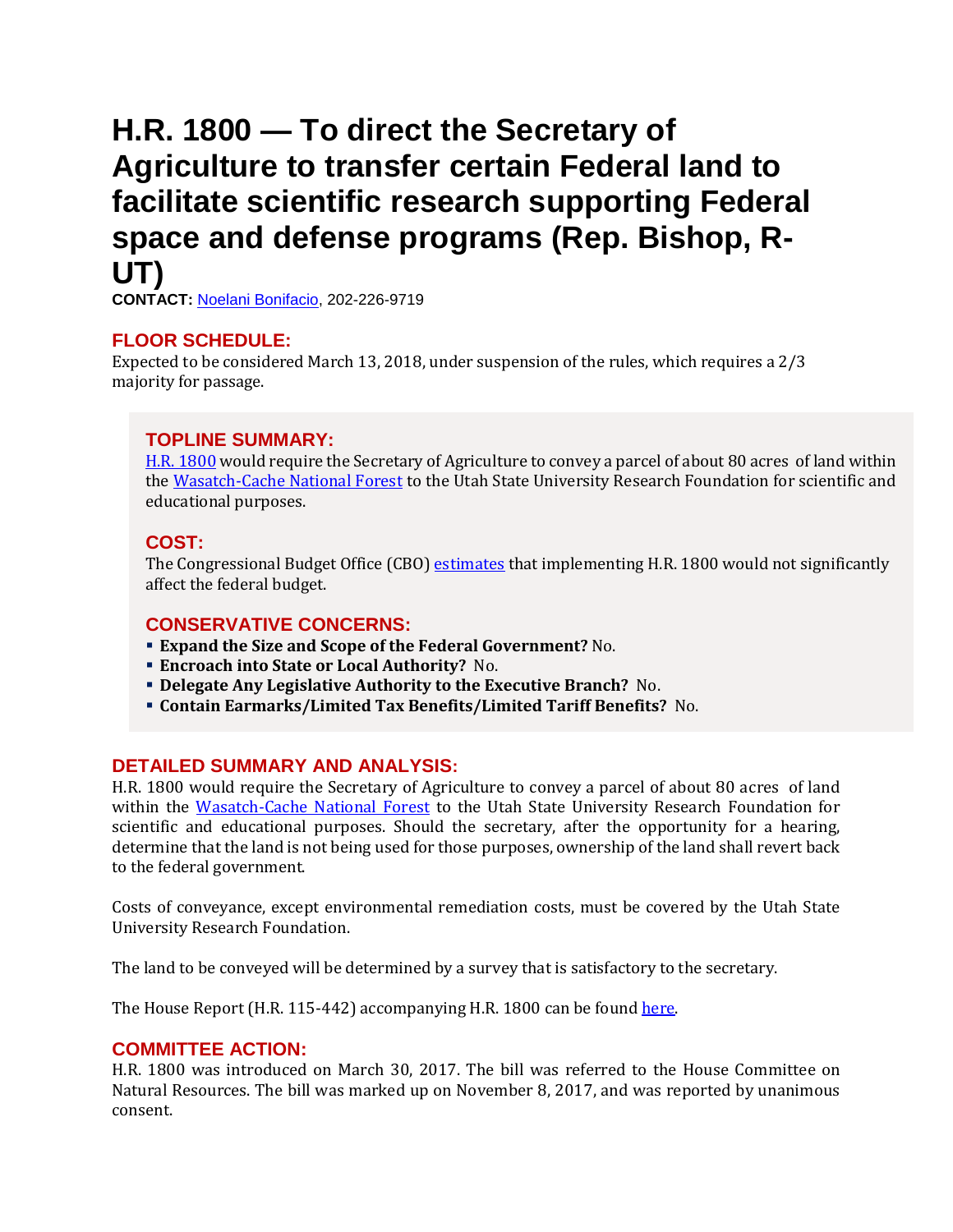#### **ADMINISTRATION POSITION:**

No Statement of Administration Policy is available at this time.

### **CONSTITUTIONAL AUTHORITY:**

According to the sponsor, Congress has the power to enact this legislation pursuant to the following: "Article 1, Section 8 of the U.S. Constitution provides Congress with the authority and responsibility to ``provide for the common Defense and general Welfare of the United States,'' and to ``promote progress of Science.'' This measure will help ensure that public lands already in use for important scientific and defense-based research will remain available into the future to support those important public purposes."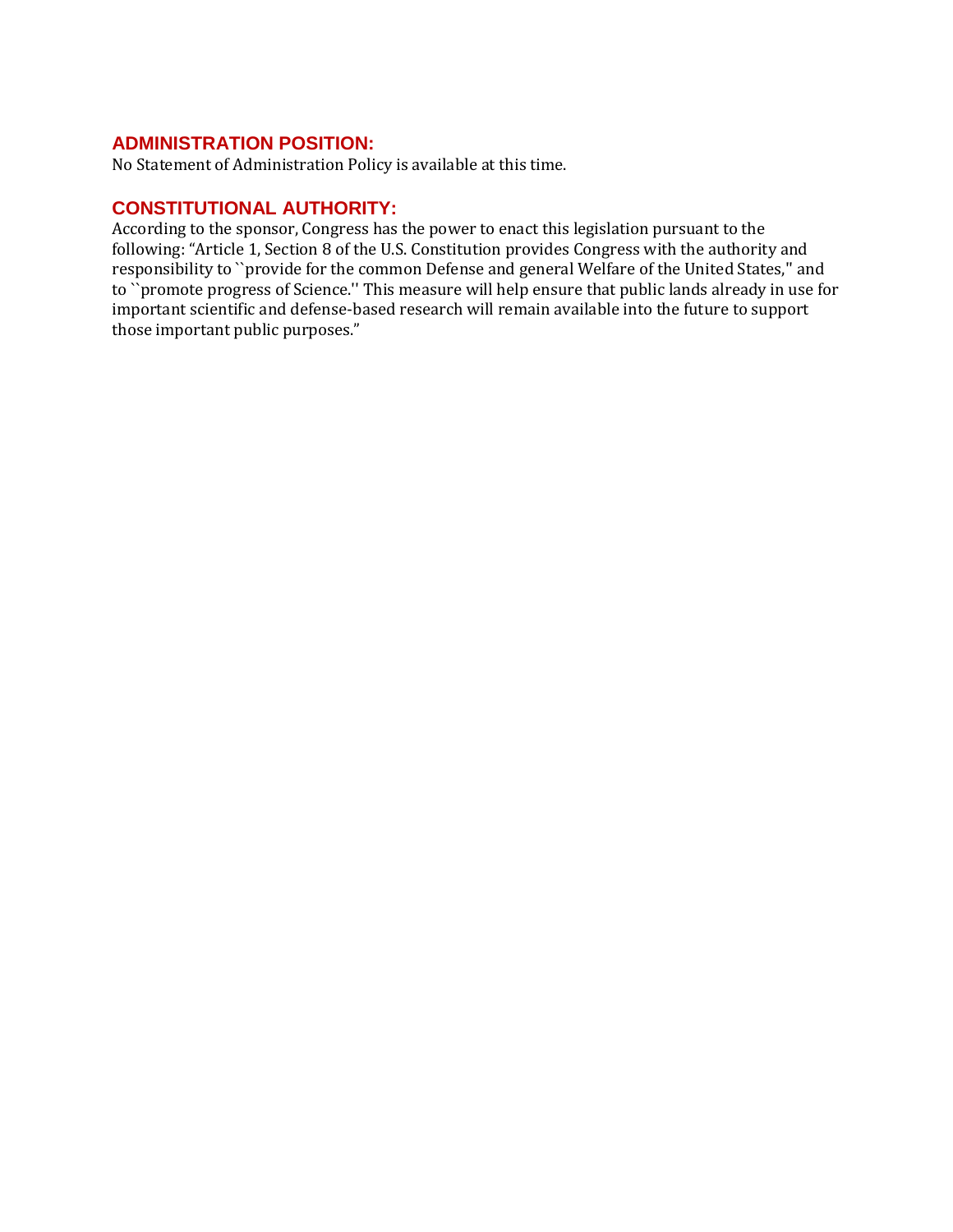# <span id="page-7-0"></span>**H.R. 3469 — To designate the bridge located in Blount County, Tennessee, on the Foothills Parkway (commonly known as "Bridge 2") as the "Dean Stone Bridge" (Rep. Duncan, R-TN)**

**CONTACT:** [Noelani Bonifacio,](mailto:Noelani.Bonifacio@mail.house.gov) 202-226-9719

#### **FLOOR SCHEDULE:**

Expected to be considered March 13, 2018, under suspension of the rules, which requires a 2/3 majority for passage.

### **TOPLINE SUMMARY:**

[H.R. 3469](http://docs.house.gov/billsthisweek/20180312/HR3469.pdf) would re-designate the bridge located on the Foothills Parkway in Blount County, Tennessee as the "Dean Stone Bridge".

## **COST:**

The Congressional Budget Office (CBO) [estimates](https://www.cbo.gov/system/files/115th-congress-2017-2018/costestimate/hr3469.pdf) that implementing H.R. 3469 would not significantly impact the federal budget.

#### **CONSERVATIVE CONCERNS:**

- **Expand the Size and Scope of the Federal Government?** No.
- **Encroach into State or Local Authority?** No.
- **Delegate Any Legislative Authority to the Executive Branch?** No.
- **Contain Earmarks/Limited Tax Benefits/Limited Tariff Benefits?** No.

#### **DETAILED SUMMARY AND ANALYSIS:**

[Dean Stone](http://www.thedailytimes.com/news/end-of-an-era-dean-stone-s-life-career-at/article_7921310e-d6cd-5a18-8f1f-245958f1f225.html) was an active community leader in Blount County, Tennessee who passed away in 2016 at the age of 91. Stone was an editor with the Daily Times for over 67 years and founded the Daily Times' Townsend Traveler. Stone served in the Army during World War II, fought in Pisa, Italy and raised the first American flag in Yugoslavia. He also served on and chaired countless commissions and committees, helped to save the Job Corps site in Great Smoky Mountains National Park as an Educational Environment Center and helped found the Townsend-in-the-Smokies Art Show and Sale, the Weekend-in-the-Smokies event, the Blount County's first Walk for Multiple Sclerosis and the county's first American Heart Association walk.

H.R. 3469 would re-designate the bridge located on the Foothills Parkway in Blount County, Tennessee as the "Dean Stone Bridge".

The House Report (H.R. 115-421) accompanying H.R. 3469 can be foun[d here.](https://www.congress.gov/115/crpt/hrpt421/CRPT-115hrpt421.pdf)

#### **COMMITTEE ACTION:**

H.R. 3469 was introduced on July 27, 2017. The bill was referred to the House Committee on Natural Resources. The bill was marked up on November 8, 2017 and was reported by unanimous consent.

#### **ADMINISTRATION POSITION:**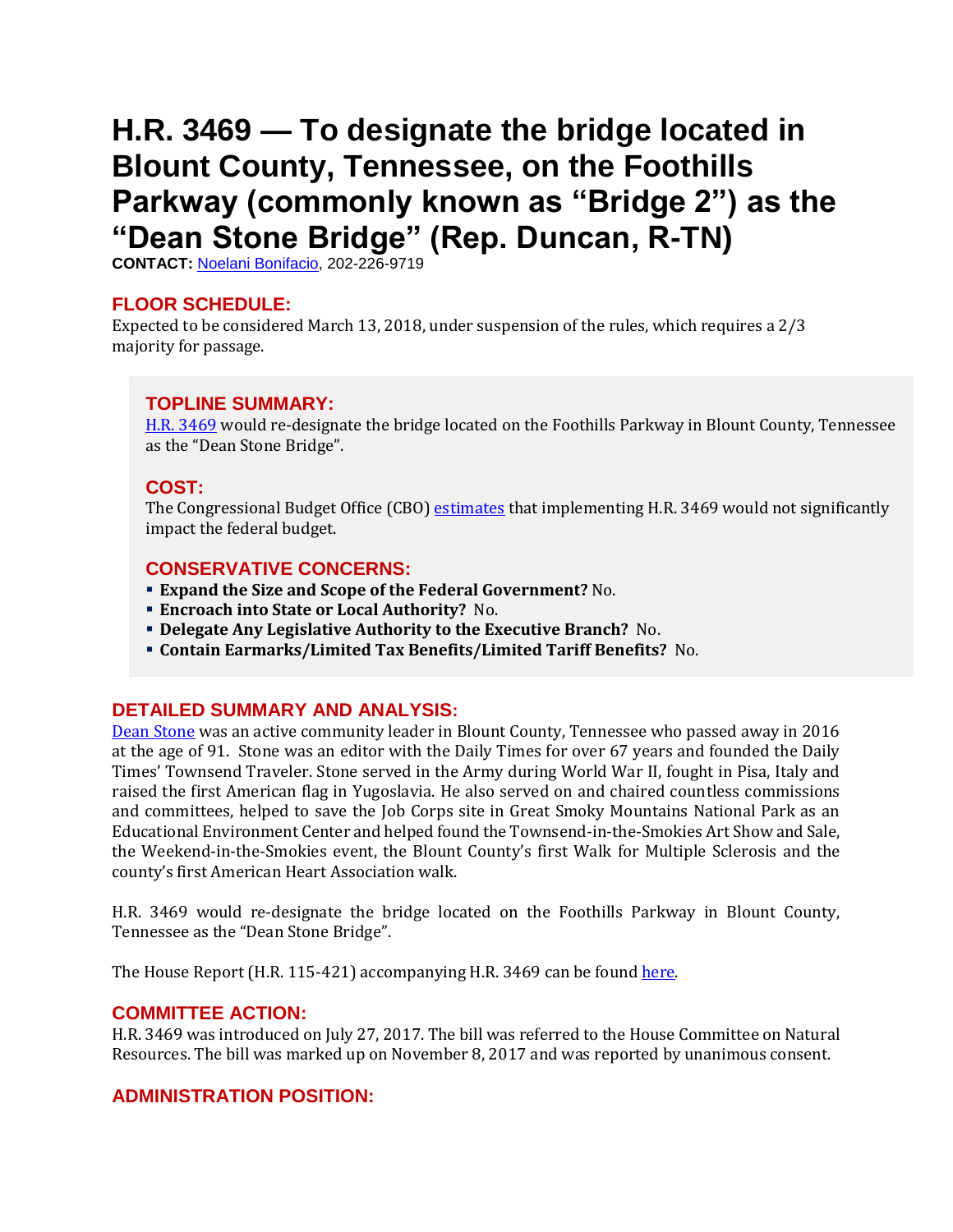No Statement of Administration Policy is available at this time.

## **CONSTITUTIONAL AUTHORITY:**

According to the sponsor, Congress has the power to enact this legislation pursuant to the following: "Article IV, Section 3: The Congress shall have Power to dispose of and make all needful Rules and Regulations respecting the Territory or other Property belonging to the United States; and nothing in this Constitution shall be so construed as to Prejudice any Claims of the United States, or of any particular State."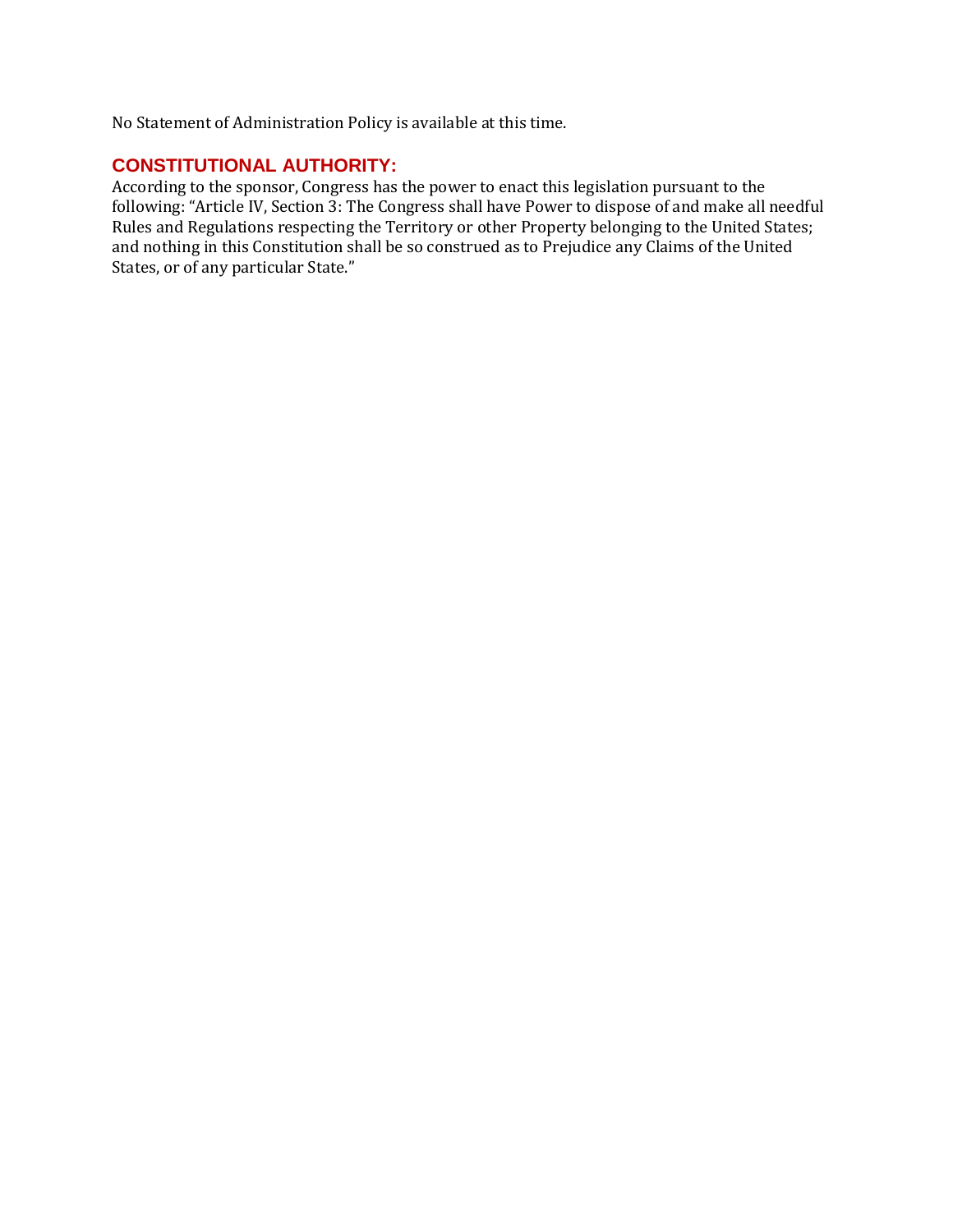# <span id="page-9-0"></span>**H.R. 4266 — Acadia National Park Boundary Clarification Act (Rep. Poliquin, R-ME)**

**CONTACT:** [Noelani Bonifacio,](mailto:Noelani.Bonifacio@mail.house.gov) 202-226-9719

## **FLOOR SCHEDULE:**

Expected to be considered March 13, 2018, under suspension of the rules, which requires a 2/3 majority for passage.

## **TOPLINE SUMMARY:**

[H.R. 4266](http://docs.house.gov/billsthisweek/20180312/HR4266.pdf) would confirm the boundary of the Acadia National Park, add certain requirements the Secretary of the Interior must meet prior to making future boundary revisions, reestablish the Acadia National Park Advisory Commission, repeal authorizations for the secretary to extend the park within Hancock County and Mount Desert Island, and require the secretary to allow for the traditional harvesting of marine species, in addition to implementing other provisions related to the park.

## **COST:**

The Congressional Budget Office (CBO) [estimates](https://www.cbo.gov/system/files/115th-congress-2017-2018/costestimate/hr4266.pdf) that implementing H.R. 4266 would be less than \$500,000 over the 2018-2022 period. CBO also estimates the National Paky System would incur about \$50,000 in administrated costs, subject to appropriation. Direct spending and revenues would not be affected, so paygo would not apply.

## **CONSERVATIVE CONCERNS:**

- **Expand the Size and Scope of the Federal Government?** No.
- **Encroach into State or Local Authority?** No.
- **Delegate Any Legislative Authority to the Executive Branch?** No.
- **Contain Earmarks/Limited Tax Benefits/Limited Tariff Benefits?** No.

## **DETAILED SUMMARY AND ANALYSIS:**

H.R. 4266 would confirm the boundary of th[e Acadia National Park](https://www.nps.gov/acad/index.htm) located in Maine. The process of accepting a 2015 land donation drew criticisms from local stakeholders, though the land donation itself was supported by the community.

The bill requires the Secretary of the Interior to, prior to making boundary revisions: (1) certify that the revision is necessary for the proper preservation and management of the park; (2) consult with each local government body that has taxing authority over the affected land; (3) obtain written consent from affected property owners; and, (4) submit written notice to the Acadia National Park Advisory Commission, the appropriate congressional committees, and Maine's congressional delegation.

The secretary may not make boundary revisions to Acadia National Park pursuant to 54 U.S.C. [100506.](http://uscode.house.gov/view.xhtml?req=(title:54%20section:100506%20edition:prelim)%20OR%20(granuleid:USC-prelim-title54-section100506)&f=treesort&edition=prelim&num=0&jumpTo=true)

The secretary is required to reestablish and appoint members to the Acadia National Park Advisory Commission as established by  $\frac{54 \text{ U.S.C. } 341 \text{ note}}{24 \text{ U.S. C. } 341 \text{ note}}$ . The secretary is required to consult with the commission on management and development matters, including on the acquisition of lands and the termination of rights of use and occupancy.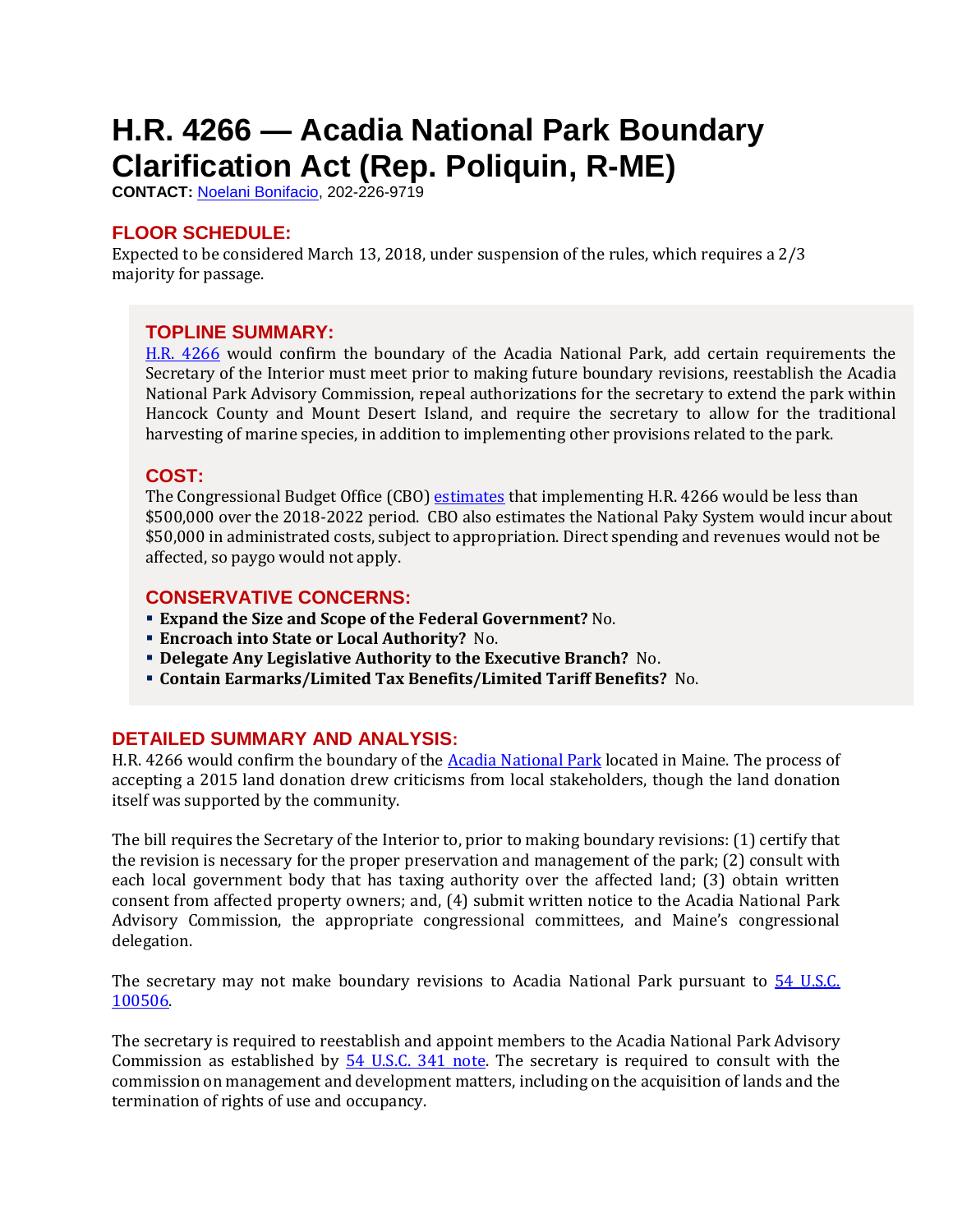The bill repeals the secretary's authorization to accept land on [Mount Desert Island](https://www.loc.gov/law/help/statutes-at-large/65th-congress/session-3/c65s3ch45.pdf) or land within [Hancock County](https://www.loc.gov/law/help/statutes-at-large/70th-congress/session-2/c70s2ch77.pdf) for the extension of the park.

The bill authorizes the secretary to convey land to the town of Tremont, Maine for public purposes, including recreation or education. The current language only allows for conveyances related to education.

The bill requires the secretary to allow for the traditional harvesting of marine worms, clams, shellfish and other marine species, as defined by the **State of Maine**, in accordance with the state's laws, within the boundaries of the park.

The secretary is required to convey a specific .29-acre parcel of land in the park to the Town of Bar Harbor for use as a solid waste transfer facility. The land shall revert back to the United States if the land is not used for this purpose.

The House Report (H.R. 115-439) accompanying H.R. 4266 can be foun[d here.](https://www.congress.gov/115/crpt/hrpt526/CRPT-115hrpt526.pdf)

#### **COMMITTEE ACTION:**

H.R. 4266 was introduced on November 7, 2017. The bill was referred to the House Committee on Natural Resources. The bill was marked up on December 13, 2017, and was reported by unanimous consent.

#### **ADMINISTRATION POSITION:**

No Statement of Administration Policy is available at this time.

#### **CONSTITUTIONAL AUTHORITY:**

According to the sponsor, Congress has the power to enact this legislation pursuant to the following: "Article IV, Section 3, Clause 2: ``The Congress shall have power to dispose of and make all needful rules and regulations respecting the territory or other property belonging to the United States."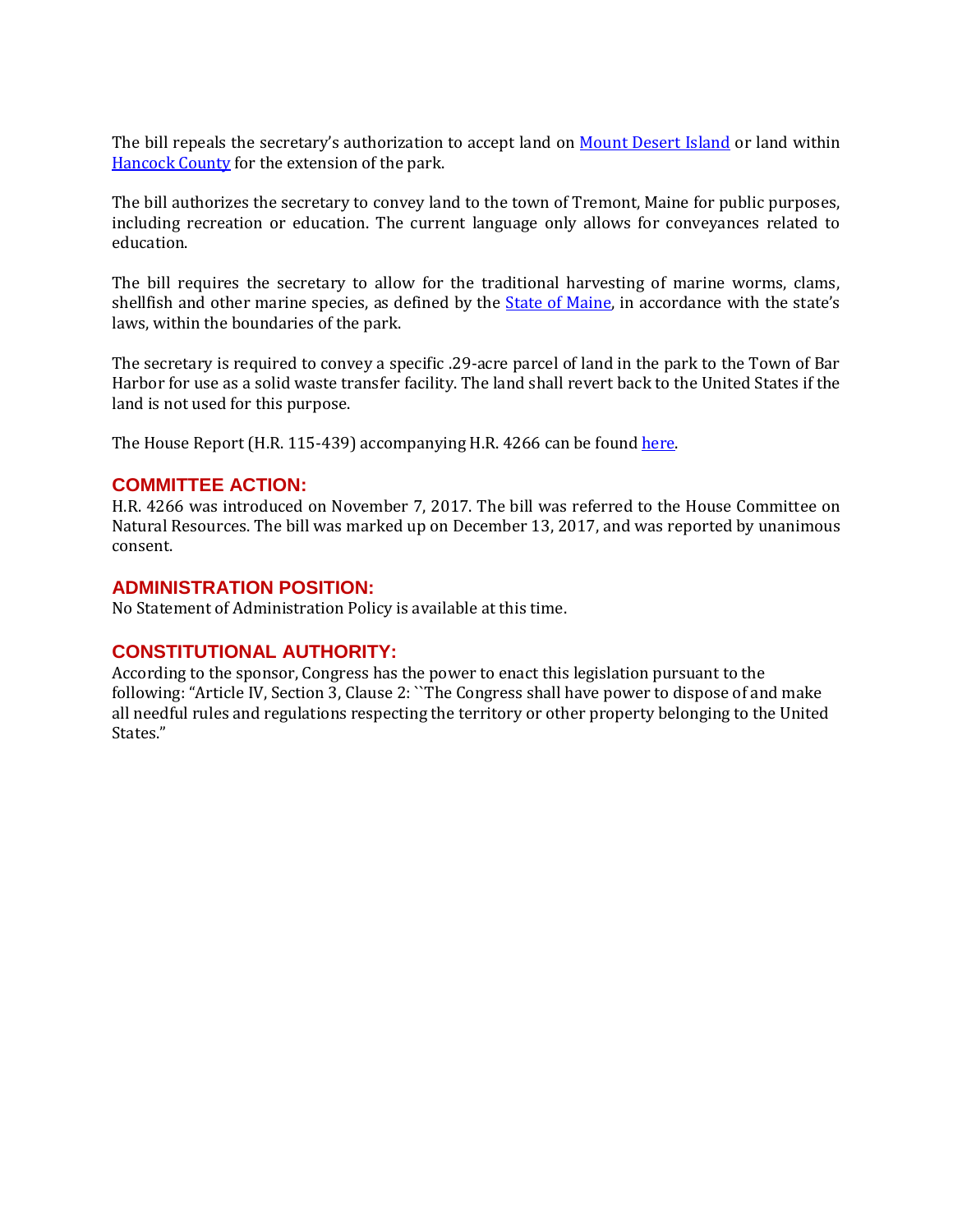## <span id="page-11-0"></span>**H.R. 1350 — To modify the boundary of Voyageurs National Park in the State of Minnesota, and for other purposes (Rep. Nolan, D-MN)**

**CONTACT:** [Noelani Bonifacio,](mailto:Noelani.Bonifacio@mail.house.gov) 202-226-9719

### **FLOOR SCHEDULE:**

Expected to be considered March 13, 2018, under suspension of the rules, which requires a 2/3 majority for passage.

## **TOPLINE SUMMARY:**

[H.R. 1350](http://docs.house.gov/billsthisweek/20180312/HR1350.pdf) would transfer to the National Park Service (NPS) the administrative jurisdiction of certain Bureau of Land Management (BLM) lands within the boundaries of the [Voyageurs National Park](https://www.nps.gov/voya/index.htm) in Minnesota. The bill further requires any land within or adjacent to the park's boundaries to be acquired through donation or exchange.

## **COST:**

The Congressional Budget Office (CBO) [estimates](https://www.cbo.gov/system/files/115th-congress-2017-2018/costestimate/hr1350.pdf) that implementing H.R. 1350 would cost less than \$500,000 annually, subject to appropriation. The bill could affect direct spending, so paygo would apply. The bill would not affect revenues.

## **CONSERVATIVE CONCERNS:**

- **Expand the Size and Scope of the Federal Government?** No.
- **Encroach into State or Local Authority?** No.
- **Delegate Any Legislative Authority to the Executive Branch?** No.
- **Contain Earmarks/Limited Tax Benefits/Limited Tariff Benefits?** No.

## **DETAILED SUMMARY AND ANALYSIS:**

[H.R. 1350](http://docs.house.gov/billsthisweek/20180312/HR1350.pdf) would amend [16 U.S.C. 160b](http://uscode.house.gov/view.xhtml?hl=false&edition=prelim&req=granuleid%3AUSC-prelim-title16-section160b&f=treesort&num=0&saved=%7CKHRpdGxlOjE2IHNlY3Rpb246MTYwYS0xIGVkaXRpb246cHJlbGltKSBPUiAoZ3JhbnVsZWlkOlVTQy1wcmVsaW0tdGl0bGUxNi1zZWN0aW9uMTYwYS0xKQ%3D%3D%7CdHJlZXNvcnQ%3D%7C%7C0%7Cfalse%7Cprelim) to transfer to the National Park Service (NPS) the administrative jurisdiction of certain Bureau of Land Management (BLM) lands within the boundaries of th[e Voyageurs National Park](https://www.nps.gov/voya/index.htm) in Minnesota. The bill further requires any land within or adjacent to the park's boundaries to be acquired through donation or exchange.

According to the committee report, H.R. 1350 "is expected to save agency time and taxpayer money by eliminating duplicative land management" and will resolve a land dispute between Koochingching county and the state of Minnesotta.

The House Report (H.R. 115-470) accompanying H.R. 1350 can be foun[d here.](https://www.congress.gov/115/crpt/hrpt470/CRPT-115hrpt470.pdf)

#### **COMMITTEE ACTION:**

H.R. 1350 was introduced on March 2, 2017. The bill was referred to the House Committee on Natural Resources. The bill was marked up on December 13, 2017, and was reported by unanimous consent.

## **ADMINISTRATION POSITION:**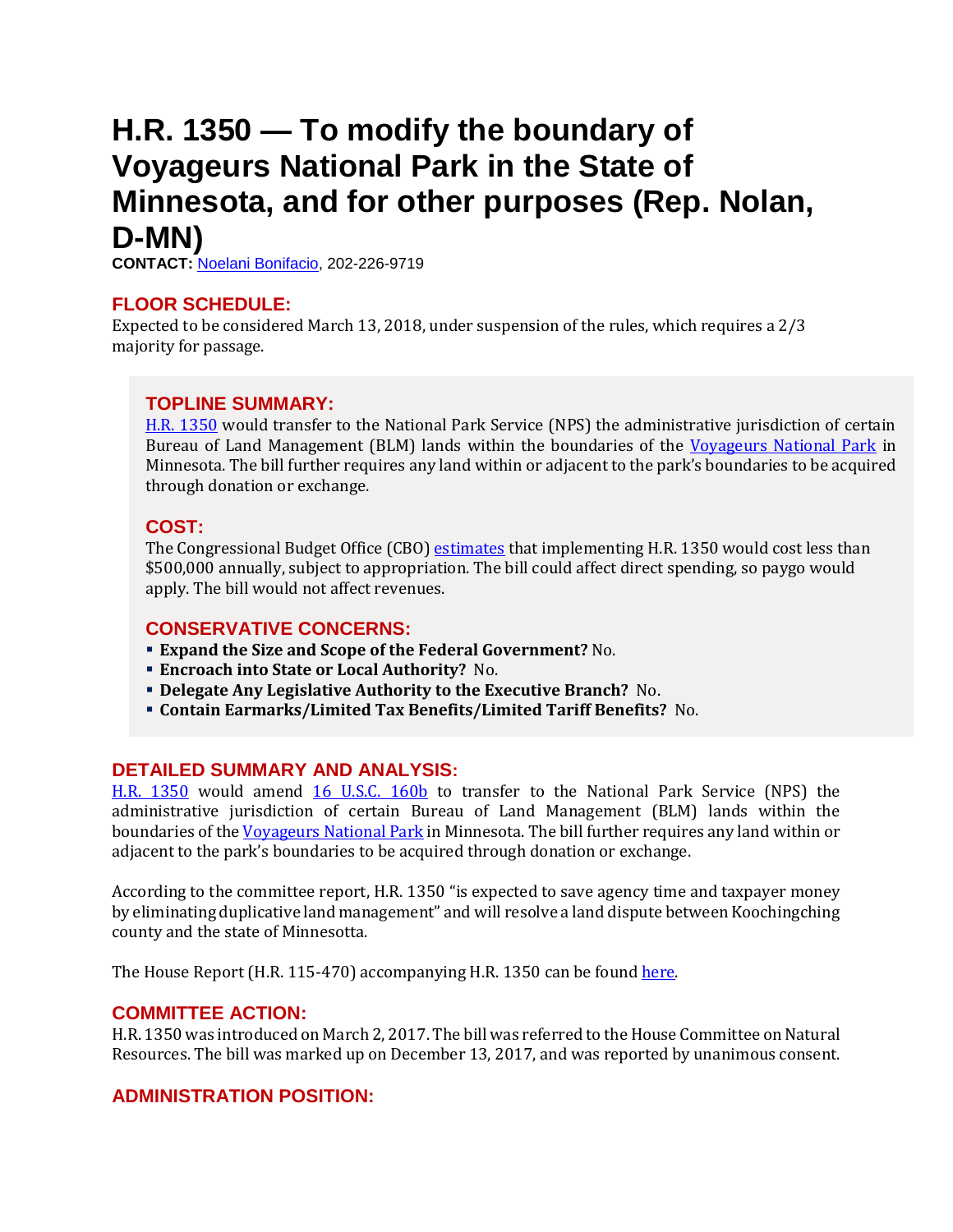No Statement of Administration Policy is available at this time.

## **CONSTITUTIONAL AUTHORITY:**

According to the sponsor, Congress has the power to enact this legislation pursuant to the following: "Article IV, Section 3, Clause 2 of the Constitution provides that Congress shall have the Power to dispose of and make all needful Rules and Regulations respecting the Territory or other Property belonging to the United States."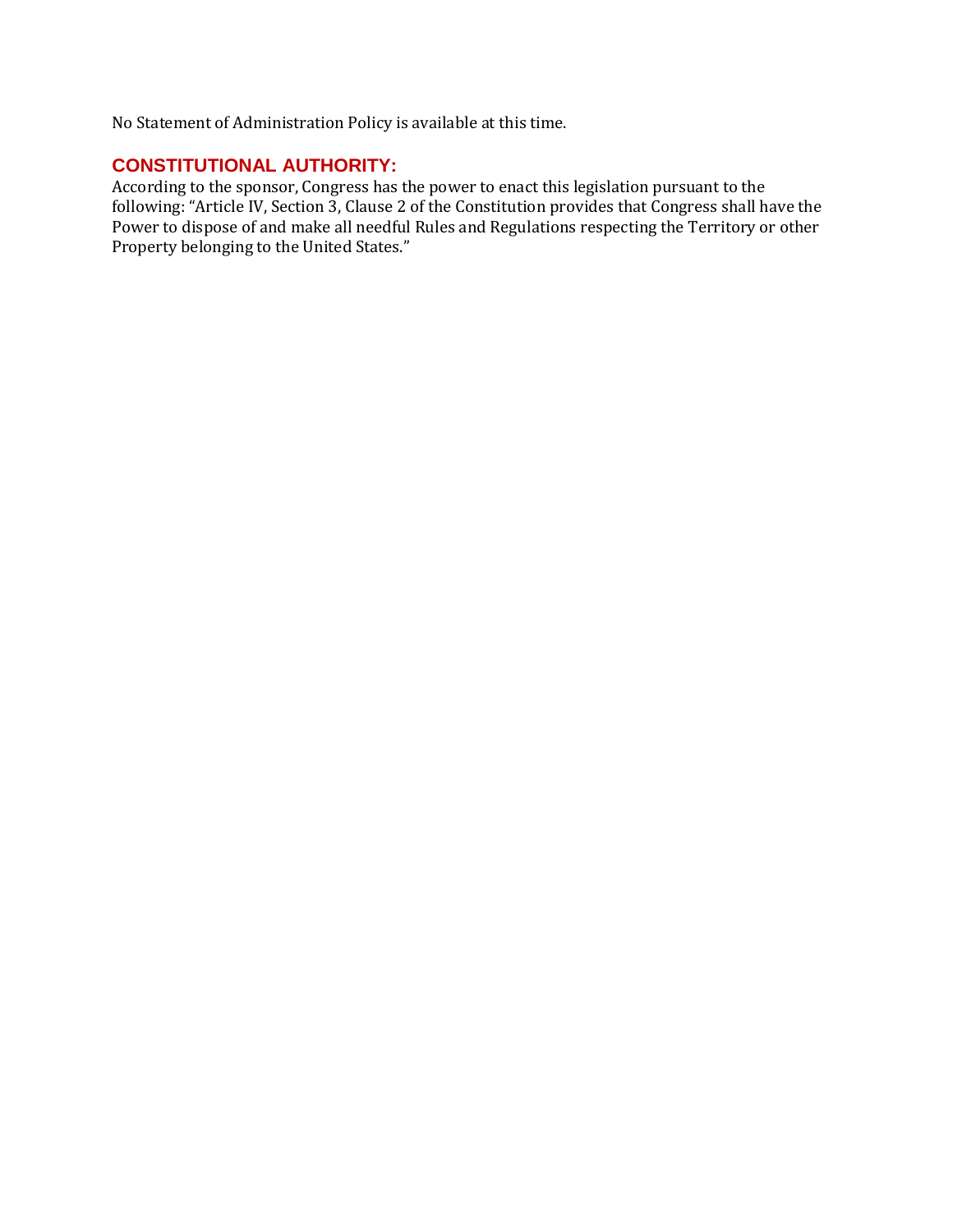# <span id="page-13-0"></span>**H.R. \_\_\_\_ – Trickett Wendler, Frank Mongiello, Jordan McLinn, and Matthew Bellina Right to Try Act of 2018 (Fitzpatrick, R-PA)**

**CONTACT:** [Amanda Lincoln,](mailto:amanda.lincoln@mail.house.gov) 202-226-2076

## **FLOOR SCHEDULE:**

Expected to be considered on March 13, 2018, under suspension of the rules, which requires a 2/3 majority for passage.

## **TOPLINE SUMMARY:**

[H.R. \\_\\_\\_\\_](http://docs.house.gov/billsthisweek/20180312/HR____.pdf) would create an alternative pathway for patients to gain access to experimental treatments if they have a disease or condition in which there is a reasonable likelihood that death will occur in a matter of months, or that the disease or condition will result in significant irreversible morbidity or severely premature death.

## **COST:**

No Congressional Budget Office (CBO) score is currently available. Rule 28(a)(1) of the Rules of the Republican Conference prohibit measures from being scheduled for consideration under suspension of the rules without an accompanying cost estimate. Rule 28(b) provides that the cost estimate requirement may be waived by a majority of the Elected Leadership.

## **CONSERVATIVE CONCERNS:**

- **Expand the Size and Scope of the Federal Government?** No.
- **Encroach into State or Local Authority?** No.
- **Delegate Any Legislative Authority to the Executive Branch?** No.
- **Contain Earmarks/Limited Tax Benefits/Limited Tariff Benefits?** No.

## **DETAILED SUMMARY AND ANALYSIS:**

[H.R. \\_\\_\\_\\_](http://docs.house.gov/billsthisweek/20180312/HR____.pdf) would create an alternative pathway for patients to gain access to experimental treatments if they have a disease or condition in which there is a reasonable likelihood that death will occur in a matter of months, or that the disease or condition will result in significant irreversible morbidity or severely premature death. Specifically, the bill would allow patients to gain access to any experimental drug that has completed a Phase I clinical trial and has not been approved or licensed by the Food and Drug Administration (FDA) but for which an active application has been filed, or an experimental drug that is under investigation in a clinical trial intended to form the primary basis of a claim of effectiveness in support of approval or licensure, that is the subject of an active investigational new drug application and active development or production is ongoing, has not been discontinued by a manufacturer, and is not the subject of a [clinical hold.](https://www.fda.gov/Drugs/DevelopmentApprovalProcess/HowDrugsareDevelopedandApproved/ApprovalApplications/InvestigationalNewDrugINDApplication/ucm362971.htm)

As long as certain conditions specified in the bill are met, investigational drugs obtained under the new pathway would be exempt from certain current law provisions related to misbranded drugs and devices, labeling or packaging requirements for prescription drugs, and interstate commerce of new drugs. First, the eligible investigational drug would have to comply with existing FDA regulations related to the labeling, promotion, and recoverable costs of investigational drugs. Second, the drug sponsor would be required to notify the Secretary of any provision of an eligible investigational drug within seven business days, as correspondence to the investigational new drug application. Third, as a condition of providing the eligible investigational drug to a physician for use under this bill, the